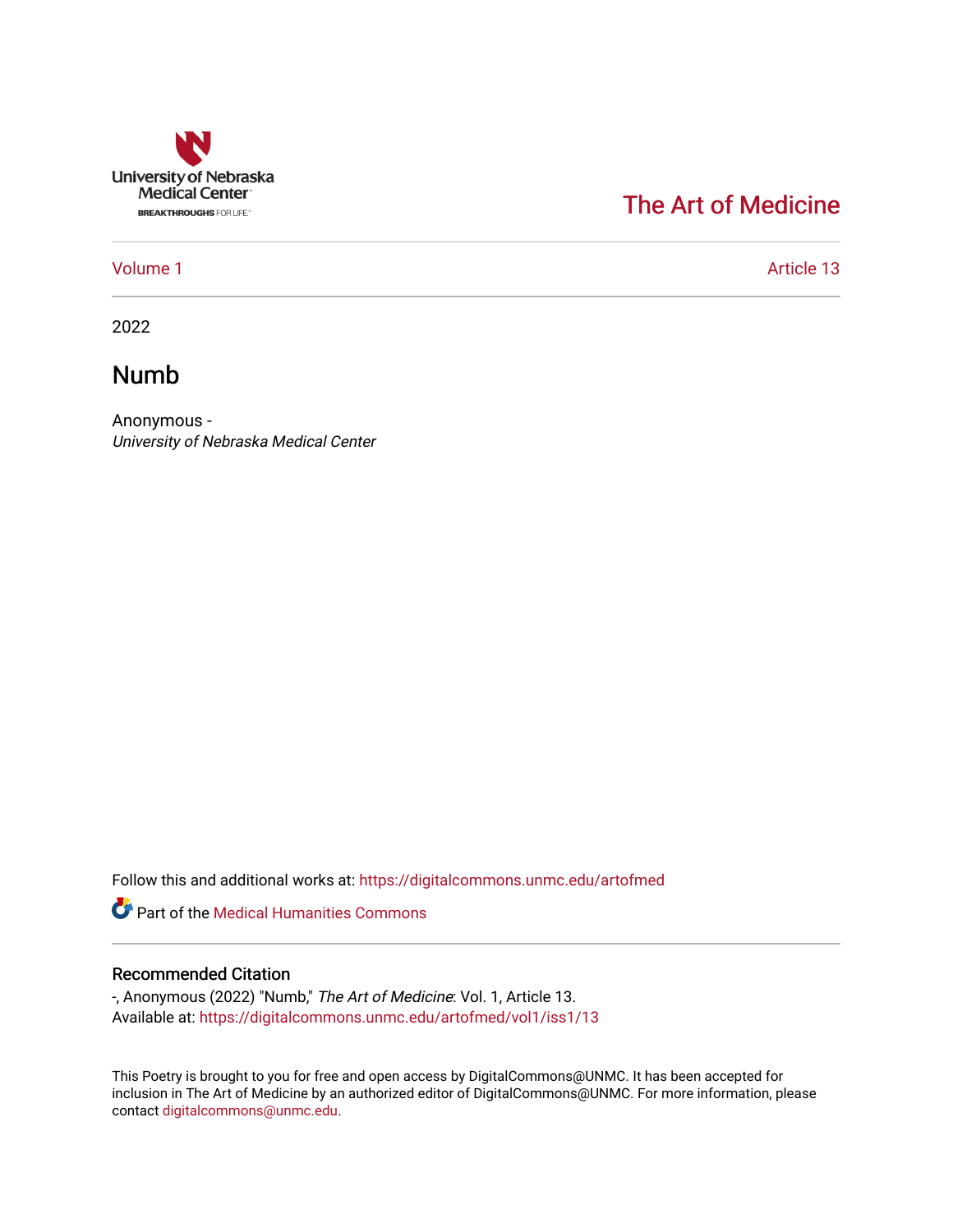-: Numb

## Anonymous



 $\overline{\phantom{a}}$ 

# Numb - Anonymous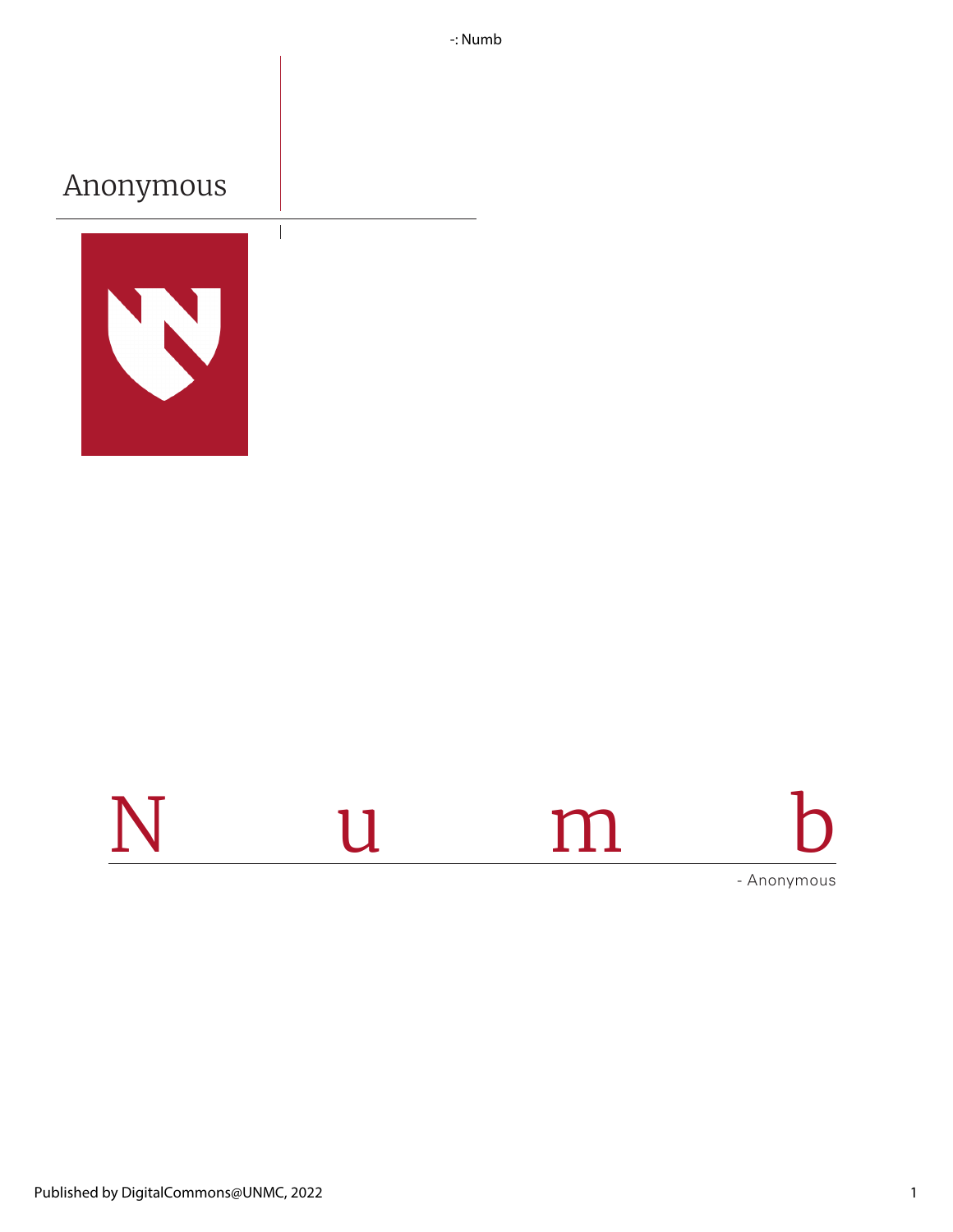## one

The scrub nurse asks me to move a bit of suction because she hates the sound it makes as it tries to swallow a few more drops of blood and clot at the edge of the sterile field.

Its sound is somewhere between a straw trying for the last bit of milkshake and your mother sucking her teeth at you.

When you're in one place for so long, certain things start to bother you. Call it sensory overload.

For me, it's the scent of burning flesh: An odd mix of rancid pork and scalded rubber. It lingers like cheap wine staining good linen. But you get used to it. Even Prometheus went numb at some point.

A resident rolls her eyes and talks about a patient screaming so loudly you could hear her from the other side of the ER,

and we add this to the list of our grievances: The incessant gurgling of suction swallowing liters of blood, Charred flesh, burning to stop the bleeding,

Pained screams, broken bodies, sick people.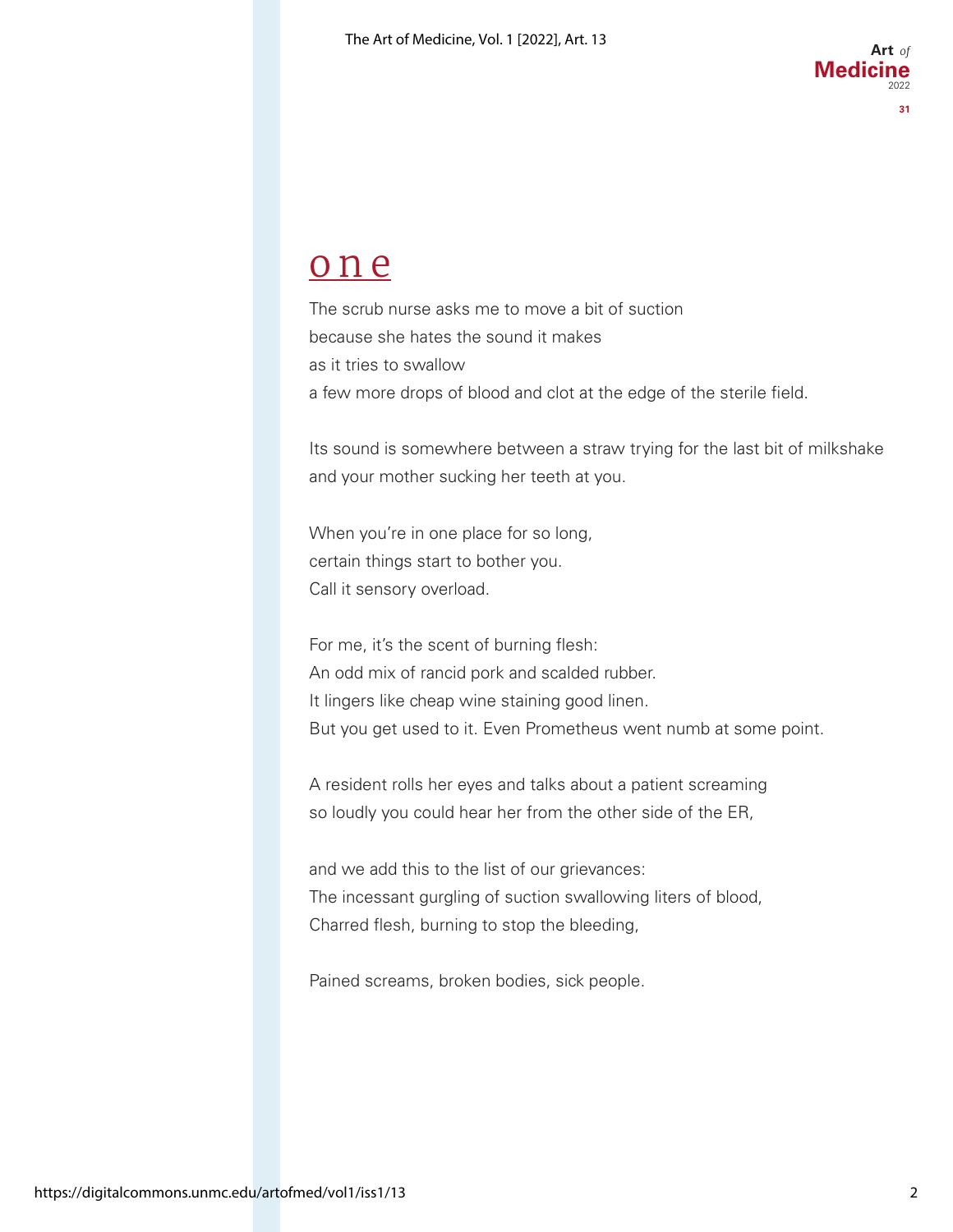## two

Once, I interviewed a patient's family before a transplant. Then, he was dead. Once, I told a woman her mother was dying. Then, she did. Once, a man died, and we tried to make it so he didn't a time machine built from epinephrine and chest compressions.

And is this not our role? To turn back time. Make what is shattered whole again.

## three

My hands are still cold from the water that washed the stain of your mother from them.

I am sorry we've become so familiar with the taste of tragedy that we've forgotten how it bitters the tongue.

I know she is was your mother. I know you love loved her.

When you ran out of the room in tears, I wanted to follow. But my attending checked his watch. Glanced to the clock.

Sometimes it's just best to leave them alone.